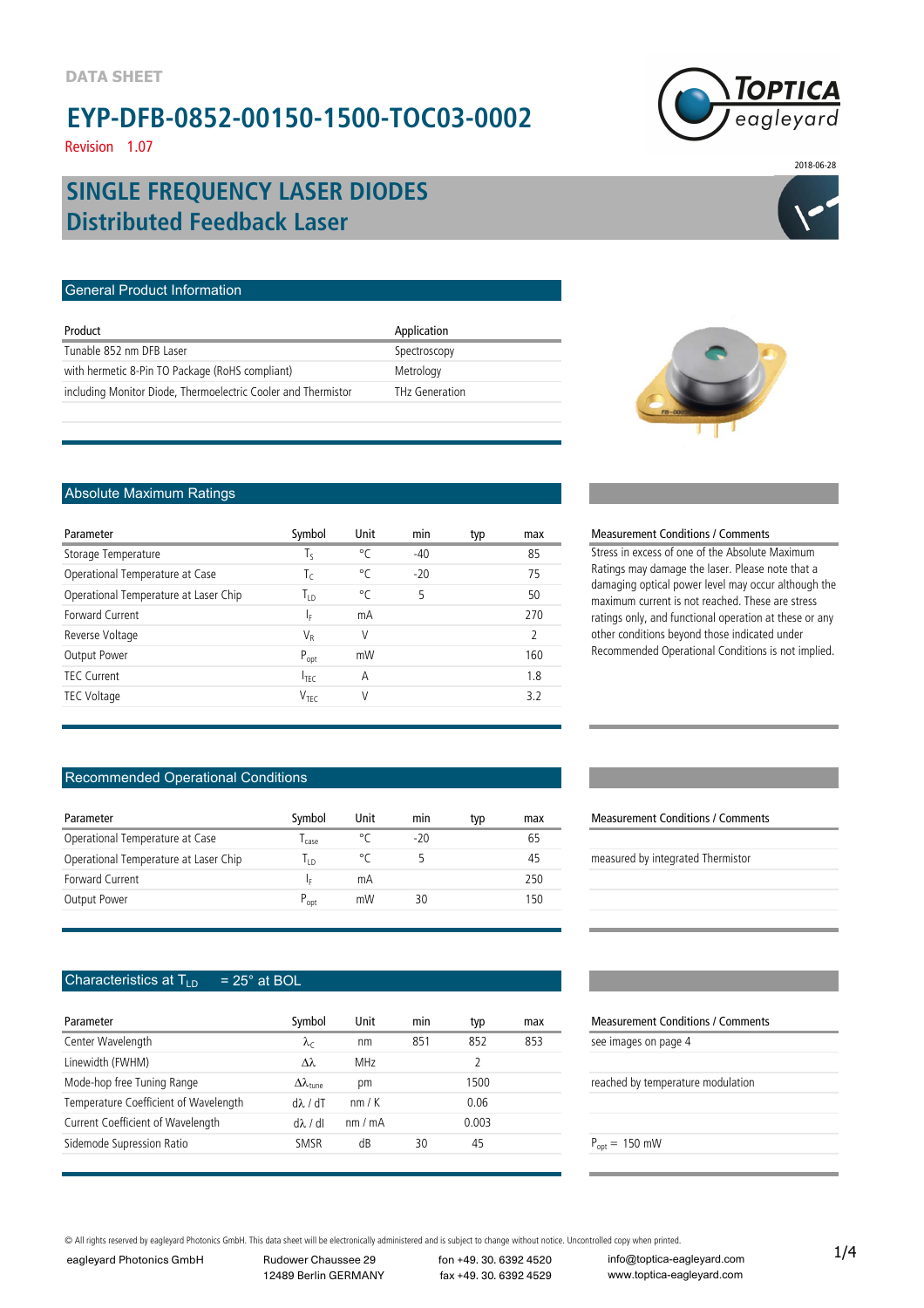## **EYP-DFB-0852-00150-1500-TOC03-0002**

Revision 1.07

## **Distributed Feedback Laser SINGLE FREQUENCY LASER DIODES**

| Characteristics at $T_{\text{L}}$<br>$= 25^\circ$ at BOL |                 |               |     |     | cont'd |                                                  |
|----------------------------------------------------------|-----------------|---------------|-----|-----|--------|--------------------------------------------------|
| Parameter                                                | Symbol          | Unit          | min | typ | max    | <b>Measurement Conditions / Comments</b>         |
| Mode-hop free Temperature Range                          | <u>In</u>       | $^{\circ}$ C  | 15  |     | 40     | Temperature at Laser Chip                        |
| Mode-hop free Power Range                                | $P_{opt}$       | mW            | 30  |     | 150    |                                                  |
| Laser Current $\mathcal{Q}_\text{pot} =$<br>150 mW       | li p            | mA            |     |     | 250    |                                                  |
| Slope Efficiency                                         | η               | W/A           | 0.6 | 0.8 | 1.1    |                                                  |
| Threshold Current                                        | 1 <sub>th</sub> | mA            |     |     | 70     |                                                  |
| Divergence parallel (FWHM)                               | $\Theta$        | $\circ$       |     | 8   |        | parallel to short axis of the housing (see p. 3) |
| Divergence perpendicular (FWHM)                          | $\Theta$        | $\circ$       |     | 21  |        | parallel to long axis of the housing (see p. 3)  |
| Degree of Polarization                                   | <b>DOP</b>      | $\frac{0}{0}$ |     | 90  |        | 150 mW; E field perpendicular to long axis of    |

| Temperature at Laser Chip                             |
|-------------------------------------------------------|
|                                                       |
|                                                       |
|                                                       |
|                                                       |
| parallel to short axis of the housing (see p. 3)      |
| parallel to long axis of the housing (see p. 3)       |
| 150 mW; E field perpendicular to long axis of housing |
|                                                       |

#### Monitor Diode

| Parameter                     | Svmbol                                         | Unit | min | tvp | max | Measuren   |
|-------------------------------|------------------------------------------------|------|-----|-----|-----|------------|
| Monitor Detector Responsivity | $I_{\text{mon}}$ / $P_{\text{opt}}$ $\mu$ A/mW |      |     |     |     | $U_R = 5V$ |

#### Thermoelectric Cooler

| Parameter                              | Symbol           | Unit | mın | typ | max | <b>Measurement Conditions / Comme</b>                         |
|----------------------------------------|------------------|------|-----|-----|-----|---------------------------------------------------------------|
| Current                                | <b>ITEC</b>      |      |     |     |     | $P_{\text{opt}} = 150 \text{ mW}$ , $\Delta T = 20 \text{ K}$ |
| Voltage                                | $U_{\text{TFC}}$ |      |     | 0.8 |     | $P_{\text{opt}} = 150 \text{ mW}$ , $\Delta T = 20 \text{ K}$ |
| Power Dissipation (total loss at case) | $P_{loss}$       | W    |     |     |     | $P_{\text{opt}} = 150 \text{ mW}$ , $\Delta T = 20 \text{ K}$ |
| Temperature Difference                 |                  |      |     |     | 50  | $P_{\text{opt}} = 150$ mW, $\Delta T =  T \text{case} - TLD $ |

#### Thermistor (Standard NTC Type)

| Parameter                      | Symbol | Unit | min | typ                      | max | <b>Measurement Conditions / Comments</b>                      |
|--------------------------------|--------|------|-----|--------------------------|-----|---------------------------------------------------------------|
| Resistance                     | R      | kΩ   |     | 10                       |     | $T_{1D} = 25^{\circ} C$                                       |
| Beta Coefficient               |        |      |     | 3892                     |     | $R_1/R_2 = e^{\beta (1/T_1 - 1/T_2)}$ at $T_{1D} = 0^\circ$ . |
| Steinhart & Hart Coefficient A | А      |      |     | $1.1293 \times 10^{-3}$  |     | $1/T = A + B(ln R) + C(ln R)3$                                |
| Steinhart & Hart Coefficient B | R.     |      |     | $2.3410 \times 10^{-4}$  |     | T: temperature in Kelvin                                      |
| Steinhart & Hart Coefficient C |        |      |     | 87755 x 10 <sup>-8</sup> |     | R: resistance at T in Ohm                                     |
|                                |        |      |     |                          |     |                                                               |

| $P_{\text{opt}} = 150 \text{ mW}$ , $\Delta T = 20 \text{ K}$ |
|---------------------------------------------------------------|
| $P_{\text{opt}} = 150 \text{ mW}$ , $\Delta T = 20 \text{ K}$ |
| $P_{\text{opt}} = 150 \text{ mW}$ , $\Delta T = 20 \text{ K}$ |
| $P_{opt} = 150$ mW, $\Delta T =  T \text{case} - TLD $        |

Measurement Conditions / Comments

| Measurement Conditions / Comments                    |                            |  |  |  |  |  |
|------------------------------------------------------|----------------------------|--|--|--|--|--|
| $T_{10} = 25^{\circ} C$                              |                            |  |  |  |  |  |
| $R_1/R_2 = e^{-\beta (1/T_1 - 1/T_2)}$ at $T_{1D} =$ | $0^\circ \dots 50^\circ$ C |  |  |  |  |  |
| $1/T = A + B(ln R) + C(ln R)^3$                      |                            |  |  |  |  |  |
| T: temperature in Kelvin                             |                            |  |  |  |  |  |
| $R$ : resistance at T in Ohm                         |                            |  |  |  |  |  |
|                                                      |                            |  |  |  |  |  |

© All rights reserved by eagleyard Photonics GmbH. This data sheet will be electronically administered and is subject to change without notice. Uncontrolled copy when printed.<br>
eagleyard Photonics GmbH Rudower Chaussee 29

eagleyard Photonics GmbH

12489 Berlin GERMANY

fon +49. 30. 6392 4520 fax +49. 30. 6392 4529

info@toptica-eagleyard.com www.toptica-eagleyard.com



2018-06-28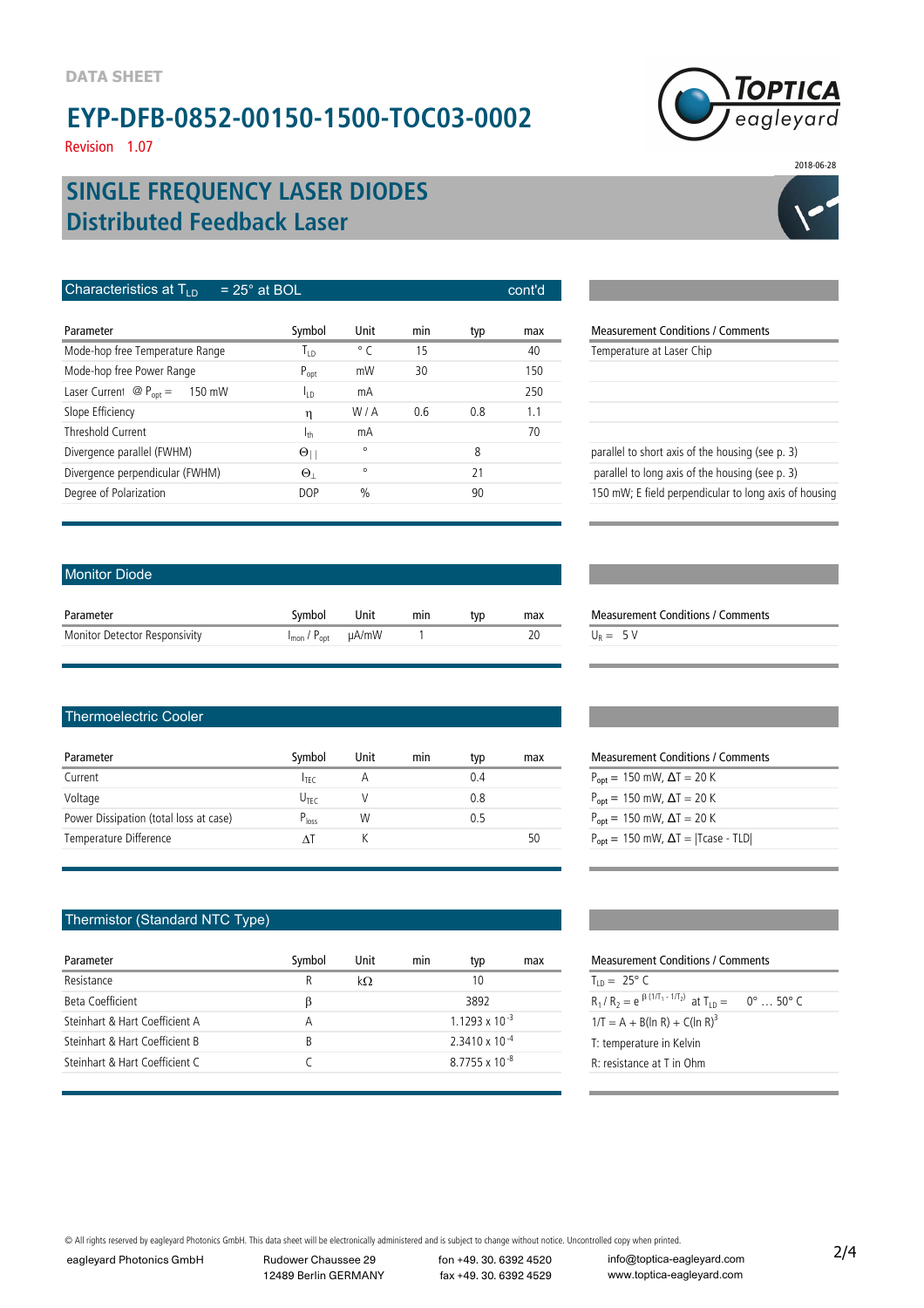## **EYP-DFB-0852-00150-1500-TOC03-0002**

Revision 1.07



2018-06-28

## **Distributed Feedback Laser SINGLE FREQUENCY LASER DIODES**



#### Pin Assignment bottom view 1 Thermoelectric Cooler (+) 1 5 Laser Diode Anode 2 Thermistor 6 Monitor Diode Anode <sub>®</sub>o∲<sub>⊗</sub> 3 Thermistor 7 Photo Diode Cathode ☜ ۵ 4 Laser Diode Cathode 20 Cooler (-) OQI All 8 pins are isolated from case.

#### Package Drawings





© All rights reserved by eagleyard Photonics GmbH. This data sheet will be electronically administered and is subject to change without notice. Uncontrolled copy when printed.<br>
eagleyard Photonics GmbH Rudower Chaussee 29

eagleyard Photonics GmbH

12489 Berlin GERMANY

fon +49. 30. 6392 4520 fax +49. 30. 6392 4529

info@toptica-eagleyard.com www.toptica-eagleyard.com